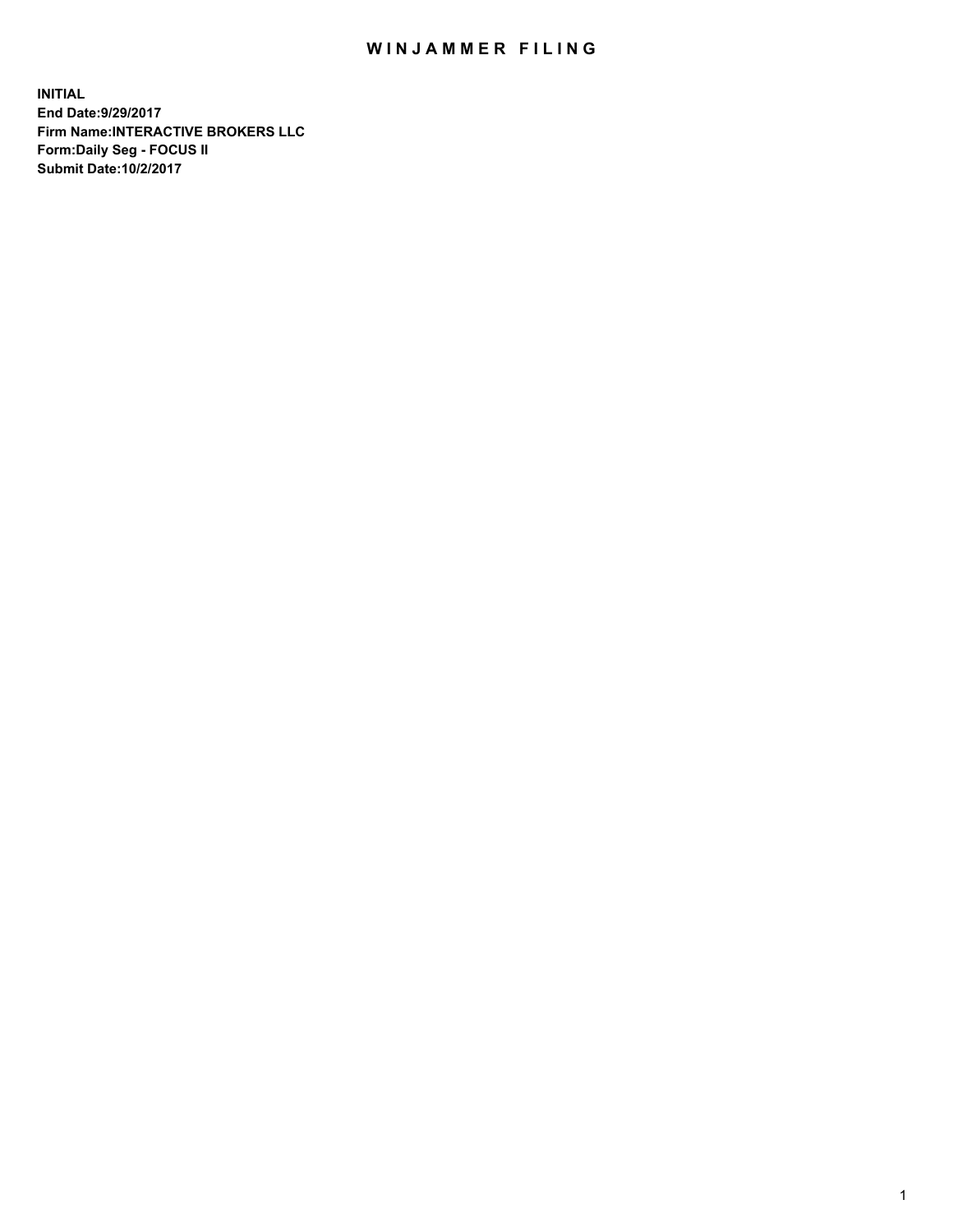## **INITIAL End Date:9/29/2017 Firm Name:INTERACTIVE BROKERS LLC Form:Daily Seg - FOCUS II Submit Date:10/2/2017 Daily Segregation - Cover Page**

| Name of Company<br><b>Contact Name</b><br><b>Contact Phone Number</b><br><b>Contact Email Address</b>                                                                                                                                                                                                                          | <b>INTERACTIVE BROKERS LLC</b><br>James Menicucci<br>203-618-8085<br>jmenicucci@interactivebrokers.c<br>om |
|--------------------------------------------------------------------------------------------------------------------------------------------------------------------------------------------------------------------------------------------------------------------------------------------------------------------------------|------------------------------------------------------------------------------------------------------------|
| FCM's Customer Segregated Funds Residual Interest Target (choose one):<br>a. Minimum dollar amount: ; or<br>b. Minimum percentage of customer segregated funds required:%; or<br>c. Dollar amount range between: and; or<br>d. Percentage range of customer segregated funds required between:% and%.                          | $\overline{\mathbf{0}}$<br>0<br>155,000,000 245,000,000<br>0 <sub>0</sub>                                  |
| FCM's Customer Secured Amount Funds Residual Interest Target (choose one):<br>a. Minimum dollar amount: ; or<br>b. Minimum percentage of customer secured funds required:%; or<br>c. Dollar amount range between: and; or<br>d. Percentage range of customer secured funds required between:% and%.                            | $\overline{\mathbf{0}}$<br>$\overline{\mathbf{0}}$<br>80,000,000 120,000,000<br>00                         |
| FCM's Cleared Swaps Customer Collateral Residual Interest Target (choose one):<br>a. Minimum dollar amount: ; or<br>b. Minimum percentage of cleared swaps customer collateral required:% ; or<br>c. Dollar amount range between: and; or<br>d. Percentage range of cleared swaps customer collateral required between:% and%. | $\overline{\mathbf{0}}$<br>$\overline{\mathbf{0}}$<br>0 <sub>0</sub><br><u>00</u>                          |

Attach supporting documents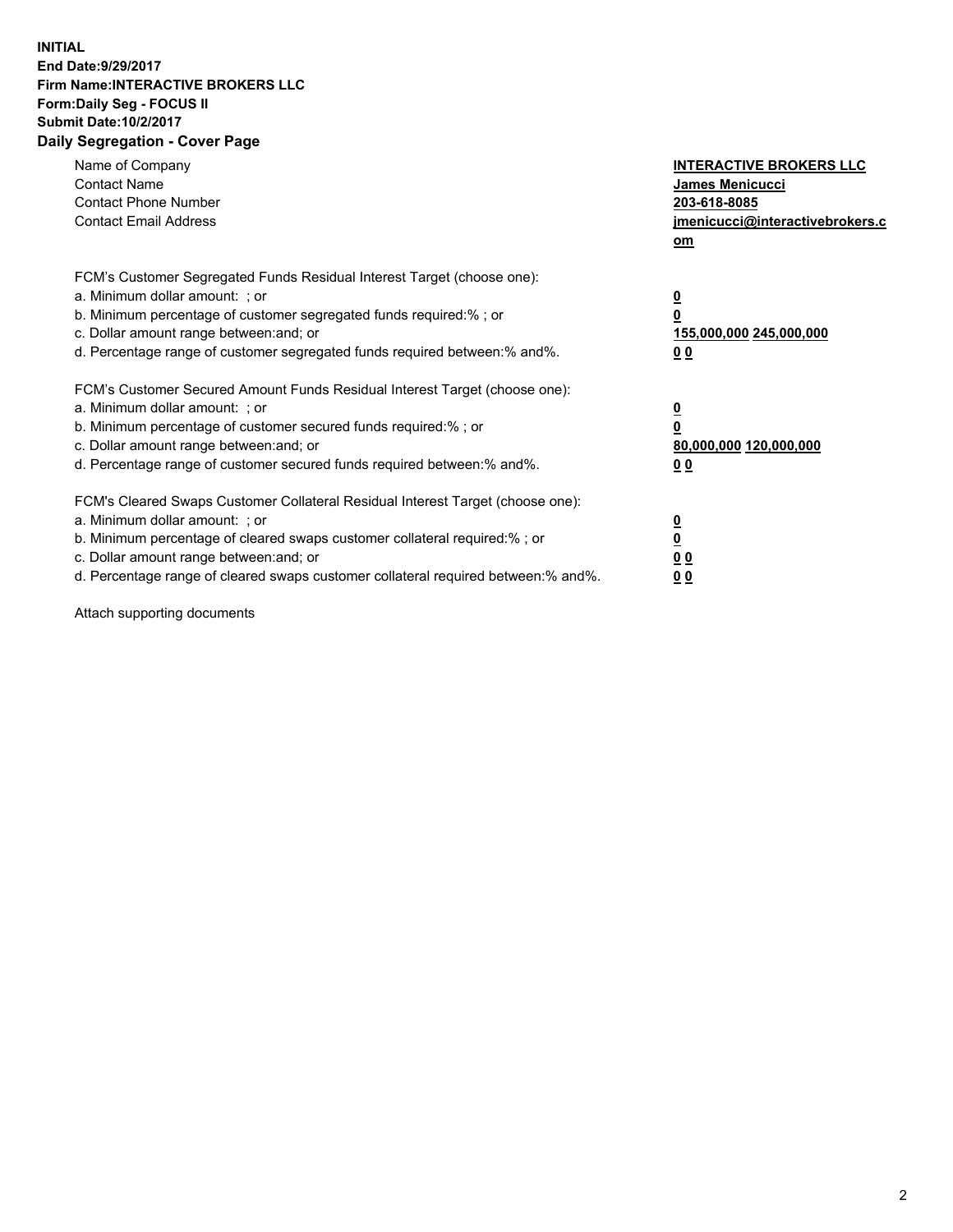## **INITIAL End Date:9/29/2017 Firm Name:INTERACTIVE BROKERS LLC Form:Daily Seg - FOCUS II Submit Date:10/2/2017**

|     | <b>Daily Segregation - Secured Amounts</b>                                                  |                                   |
|-----|---------------------------------------------------------------------------------------------|-----------------------------------|
|     | Foreign Futures and Foreign Options Secured Amounts                                         |                                   |
|     | Amount required to be set aside pursuant to law, rule or regulation of a foreign            | $0$ [7305]                        |
|     | government or a rule of a self-regulatory organization authorized thereunder                |                                   |
| 1.  | Net ledger balance - Foreign Futures and Foreign Option Trading - All Customers             |                                   |
|     | A. Cash                                                                                     | 390,193,704 [7315]                |
|     | B. Securities (at market)                                                                   | $0$ [7317]                        |
| 2.  | Net unrealized profit (loss) in open futures contracts traded on a foreign board of trade   | 10,508,884 [7325]                 |
| 3.  | Exchange traded options                                                                     |                                   |
|     | a. Market value of open option contracts purchased on a foreign board of trade              | <b>58,112</b> [7335]              |
|     | b. Market value of open contracts granted (sold) on a foreign board of trade                | -109,772 [7337]                   |
| 4.  | Net equity (deficit) (add lines 1.2. and 3.)                                                | 400,650,928 [7345]                |
| 5.  | Account liquidating to a deficit and account with a debit balances - gross amount           | 2,715 [7351]                      |
|     | Less: amount offset by customer owned securities                                            | 0 [7352] 2,715 [7354]             |
| 6.  | Amount required to be set aside as the secured amount - Net Liquidating Equity              | 400,653,643 [7355]                |
|     | Method (add lines 4 and 5)                                                                  |                                   |
| 7.  | Greater of amount required to be set aside pursuant to foreign jurisdiction (above) or line | 400,653,643 [7360]                |
|     | 6.                                                                                          |                                   |
|     | FUNDS DEPOSITED IN SEPARATE REGULATION 30.7 ACCOUNTS                                        |                                   |
| 1.  | Cash in banks                                                                               |                                   |
|     | A. Banks located in the United States                                                       | 104,968,964 [7500]                |
|     | B. Other banks qualified under Regulation 30.7                                              | 0 [7520] 104,968,964 [7530]       |
| 2.  | Securities                                                                                  |                                   |
|     | A. In safekeeping with banks located in the United States                                   | 343,811,955 [7540]                |
|     | B. In safekeeping with other banks qualified under Regulation 30.7                          | 0 [7560] 343,811,955 [7570]       |
| 3.  | Equities with registered futures commission merchants                                       |                                   |
|     | A. Cash                                                                                     | $0$ [7580]                        |
|     | <b>B.</b> Securities                                                                        | $0$ [7590]                        |
|     | C. Unrealized gain (loss) on open futures contracts                                         | $0$ [7600]                        |
|     | D. Value of long option contracts                                                           | $0$ [7610]                        |
|     | E. Value of short option contracts                                                          | 0 [7615] 0 [7620]                 |
| 4.  | Amounts held by clearing organizations of foreign boards of trade                           |                                   |
|     | A. Cash                                                                                     | $0$ [7640]                        |
|     | <b>B.</b> Securities                                                                        | $0$ [7650]                        |
|     | C. Amount due to (from) clearing organization - daily variation                             | $0$ [7660]                        |
|     | D. Value of long option contracts                                                           | $0$ [7670]                        |
|     | E. Value of short option contracts                                                          | 0 [7675] 0 [7680]                 |
| 5.  | Amounts held by members of foreign boards of trade                                          |                                   |
|     | A. Cash                                                                                     | 72,293,082 [7700]                 |
|     | <b>B.</b> Securities                                                                        | 0 [7710]                          |
|     | C. Unrealized gain (loss) on open futures contracts                                         | 10,457,116 [7720]                 |
|     | D. Value of long option contracts                                                           | 58,112 [7730]                     |
|     | E. Value of short option contracts                                                          | -109,772 [7735] 82,698,538 [7740] |
| 6.  | Amounts with other depositories designated by a foreign board of trade                      | 0 [7760]                          |
| 7.  | Segregated funds on hand                                                                    | $0$ [7765]                        |
| 8.  | Total funds in separate section 30.7 accounts                                               | 531,479,457 [7770]                |
| 9.  | Excess (deficiency) Set Aside for Secured Amount (subtract line 7 Secured Statement         | 130,825,814 [7380]                |
|     | Page 1 from Line 8)                                                                         |                                   |
| 10. | Management Target Amount for Excess funds in separate section 30.7 accounts                 | 80,000,000 [7780]                 |
| 11. | Excess (deficiency) funds in separate 30.7 accounts over (under) Management Target          | 50,825,814 [7785]                 |
|     |                                                                                             |                                   |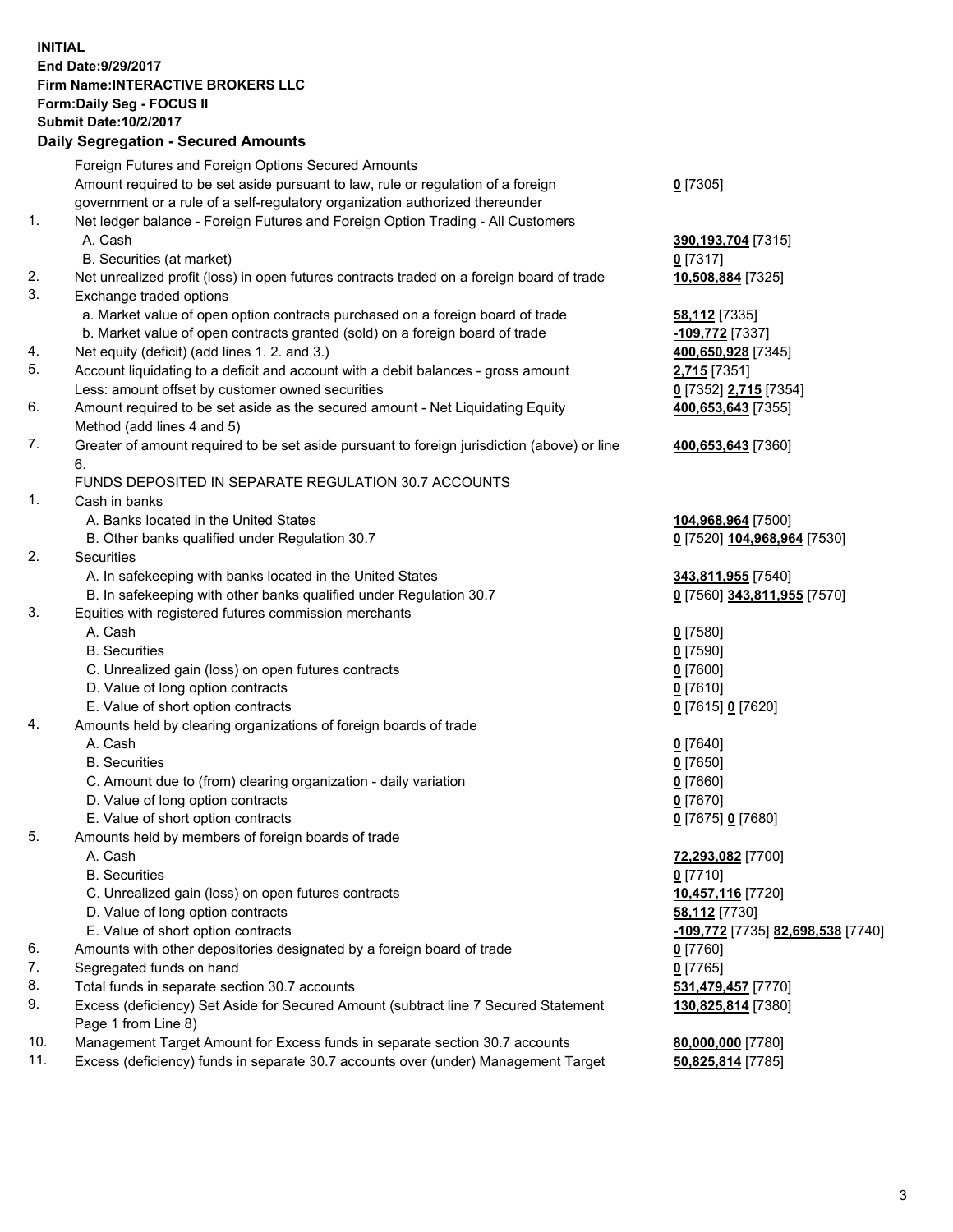**INITIAL End Date:9/29/2017 Firm Name:INTERACTIVE BROKERS LLC Form:Daily Seg - FOCUS II Submit Date:10/2/2017 Daily Segregation - Segregation Statement** SEGREGATION REQUIREMENTS(Section 4d(2) of the CEAct) 1. Net ledger balance A. Cash **4,639,051,303** [7010] B. Securities (at market) **0** [7020] 2. Net unrealized profit (loss) in open futures contracts traded on a contract market **-117,310,760** [7030] 3. Exchange traded options A. Add market value of open option contracts purchased on a contract market **89,270,818** [7032] B. Deduct market value of open option contracts granted (sold) on a contract market **-198,684,854** [7033] 4. Net equity (deficit) (add lines 1, 2 and 3) **4,412,326,507** [7040] 5. Accounts liquidating to a deficit and accounts with debit balances - gross amount **208,314** [7045] Less: amount offset by customer securities **0** [7047] **208,314** [7050] 6. Amount required to be segregated (add lines 4 and 5) **4,412,534,821** [7060] FUNDS IN SEGREGATED ACCOUNTS 7. Deposited in segregated funds bank accounts A. Cash **1,036,114,153** [7070] B. Securities representing investments of customers' funds (at market) **2,296,999,525** [7080] C. Securities held for particular customers or option customers in lieu of cash (at market) **0** [7090] 8. Margins on deposit with derivatives clearing organizations of contract markets A. Cash **522,377,265** [7100] B. Securities representing investments of customers' funds (at market) **872,789,390** [7110] C. Securities held for particular customers or option customers in lieu of cash (at market) **0** [7120] 9. Net settlement from (to) derivatives clearing organizations of contract markets **-10,950,265** [7130] 10. Exchange traded options A. Value of open long option contracts **89,277,620** [7132] B. Value of open short option contracts **-198,714,297** [7133] 11. Net equities with other FCMs A. Net liquidating equity **0** [7140] B. Securities representing investments of customers' funds (at market) **0** [7160] C. Securities held for particular customers or option customers in lieu of cash (at market) **0** [7170] 12. Segregated funds on hand **0** [7150] 13. Total amount in segregation (add lines 7 through 12) **4,607,893,391** [7180] 14. Excess (deficiency) funds in segregation (subtract line 6 from line 13) **195,358,570** [7190] 15. Management Target Amount for Excess funds in segregation **155,000,000** [7194] 16. Excess (deficiency) funds in segregation over (under) Management Target Amount **40,358,570** [7198]

Excess